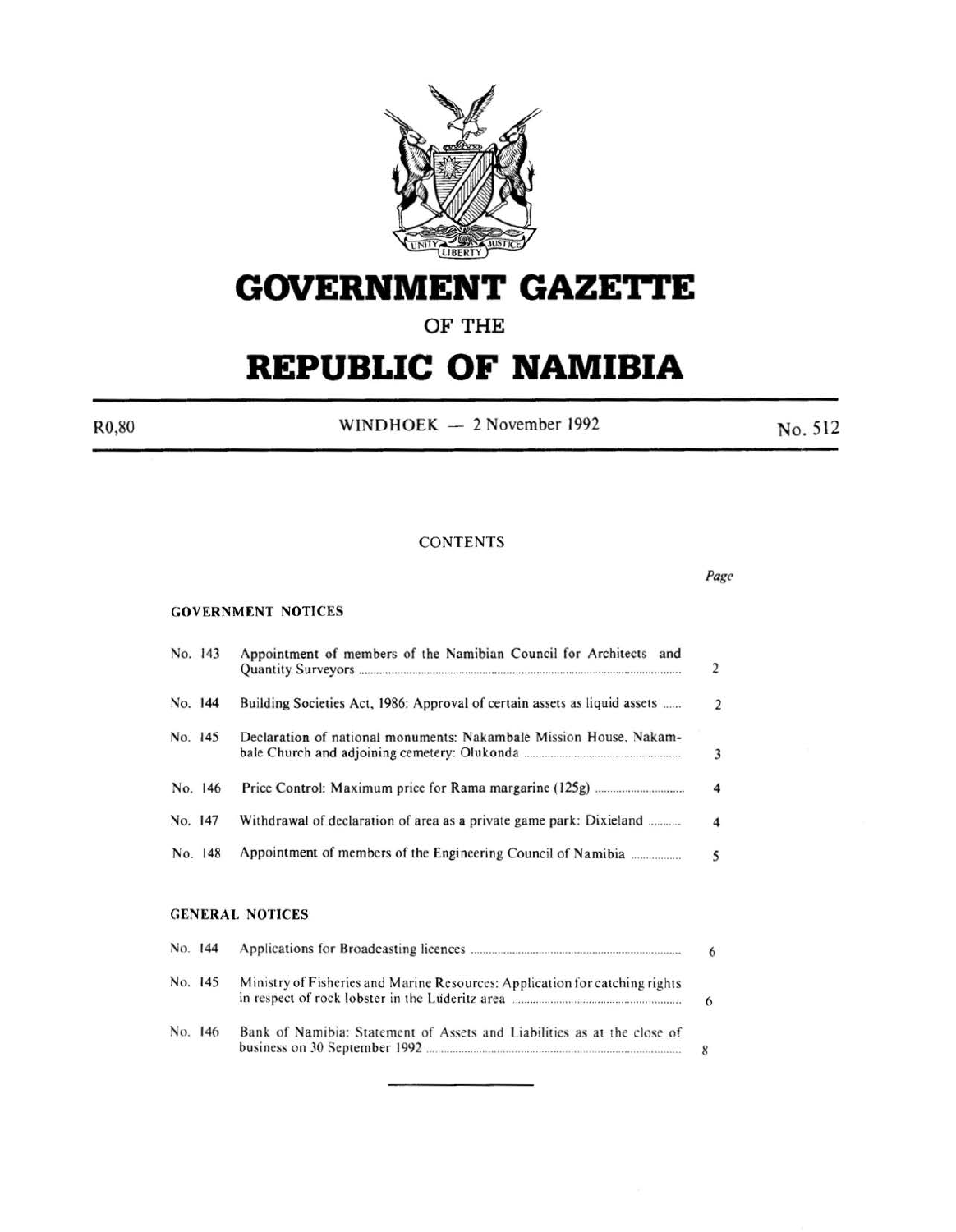## **Government Notices**

#### **MINISTRY OF WORKS, TRANSPORT AND COMMUNICATION**

No. 143

1992

#### APPOINTMENT OF MEMBERS OF THE NAMIBIA COUNCIL FOR ARCHITECTS AND QUANTITY SURVEYORS

It is hereby made known in terms of section 3(5) of the Architects' and Quantity Surveyors' Act, 1979 (Act 13 of 1979) that the persons whose names are listed in column A below have been appointed under section 3(1) of the said Act, with effect from the dates appearing in column B opposite the names and for the periods indicated in column C, as members of the Namibia Council for Architects and Quantity Surveyors.

|  | COLUMN A: |  |
|--|-----------|--|
|  |           |  |

Burger G 1 March 1992 2 years

 $McNamara$  K S Wicks D B 1 March 1992<br>Booysen B 1 March 1992 Newton J<br>
Narch 1992 At the Minister's pleasure<br>
Ngihalua T C 1 March 1992 At the Minister's pleasure

Jacobs W J L 1 March 1991 2 years<br>
Lentin E 1 March 1992 2 years Lentin E 1 March 1992 2 years<br>
McNamara K S 1 March 1991 2 years Muller C 1 March 1992 2 years Swart E J 1 March 1991 2 years<br>
Van Graan C H 1 March 1991 2 years Van Graan C H <sup>1</sup> March 1991 2 years<br>Wicks D B 1 March 1992 2 years

COLUMN A: COLUMN **B:** COLUMN C:

1 March 1992 **At the Minister's pleasure**<br>**Books Books At the Minister's pleasure** 

Ngihalua T C I March I992 At the Minister's pleasure

#### **BANK OF NAMIBIA**

No. 144

I992

 $\overline{\phantom{a}}$ 

#### BUILDING SOCIETIES ACT, 1986 APPROVAL OF CERTAIN ASSETS AS LIQUID ASSETS

Under paragraph (k) of the definition of "liquid assets" in section I of the Building Societies Act, 1986 (Act 2 of 1986) I hereby approve, for the purpose of the said definition, the assets mentioned in the Schedule.

EDWARD L. NOLAN REGISTRAR OF

BUILDING SOCIETIES Windhoek, 15 October 1992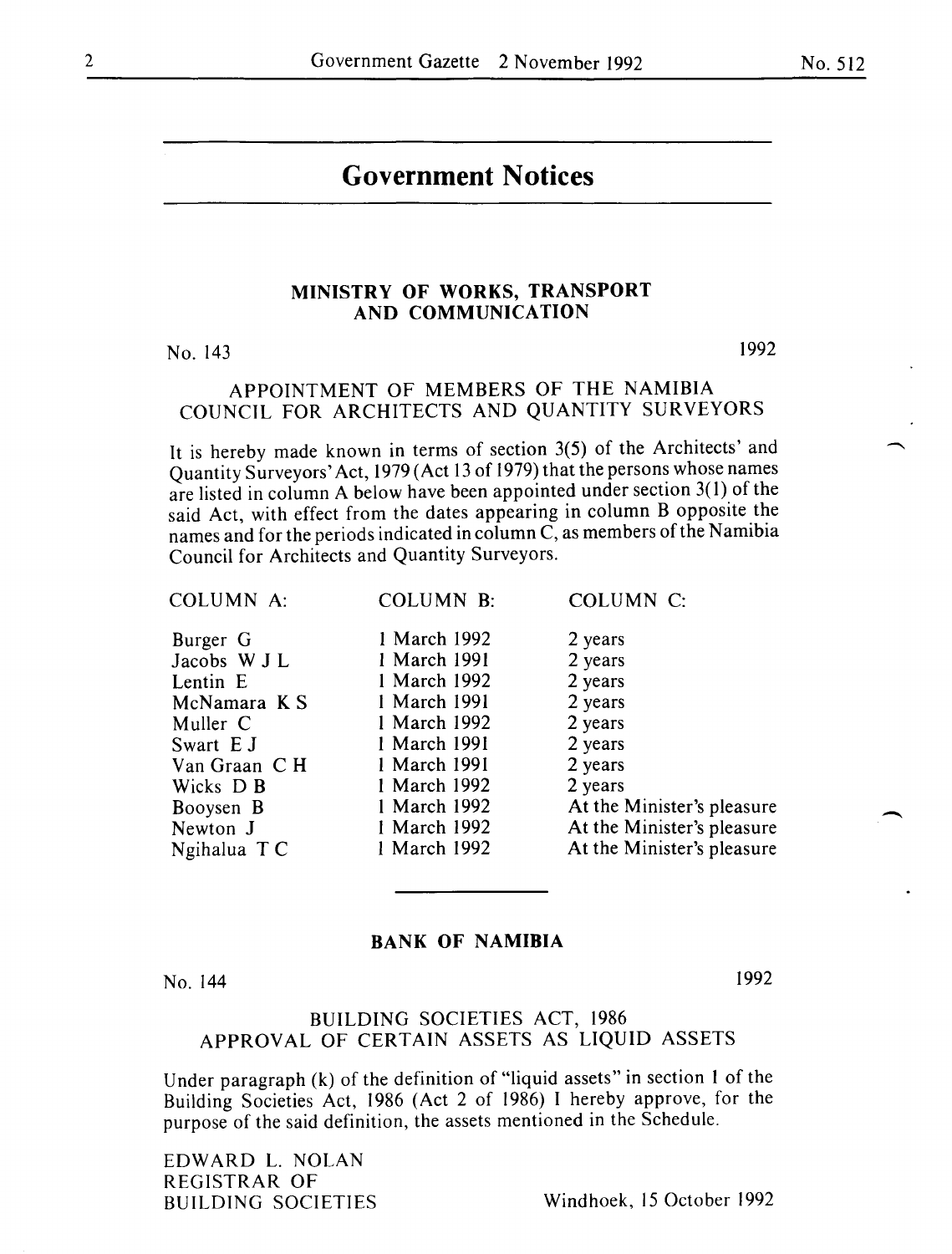-

#### SCHEDULE

#### ASSETS:

- 1. The net balances on call or at not more than 31 days' notice or maturing within 31 days at a bank or with the Agricultural Bank of Namibia.
- 2. Debentures and notes issued by the National Building and Investment Corporation with an unexpired maturity not exceeding one year.

#### **MINISTRY OF EDUCATION AND CULTURE**

No. 145 1992

#### DECLARATION OF NATIONAL MONUMENTS: NAKAMBALE MISSION HOUSE, NAKAMBALE CHURCH AND ADJOINING CEMETERY: OLUKONDA

Under section  $10(1)$  of the National Monuments Act, 1969 (Act 28 of 1969), I hereby declare the immovable properties described in the Schedule to be national monuments by reason of the historical interest thereof mentioned in the said Schedule.

Given under my Hand and the Seal of the Republic of Namibia at Windhoek this 16th day of October, One Thousand Nine Hundred and Ninety-two.

Sam Nujoma President BY ORDER OF THE PRESIDENT-IN-CABINET

#### SCHEDULE

#### DESCRIPTION OF PROPERTIES

- l. The building, known as the Nakambale Mission House, including a portion of surrounding land of 15 metres which runs parallel with, and is adjacent to, the outer walls of the building.
- 2. The building, known as the Nakambale Church, including a portion of surrounding land of 15 metres which runs parallel with, and is adjacent to, the outer walls of the building, together with the bell-tower and the ox-wagon stand, including a portion of surrounding land of 5 metres which runs parallel with, and is adjacent to, the sides of these two structures.
- 3. The cemetery, measuring 150 metres by 50 metres, adjoining the Nakambale Church.

3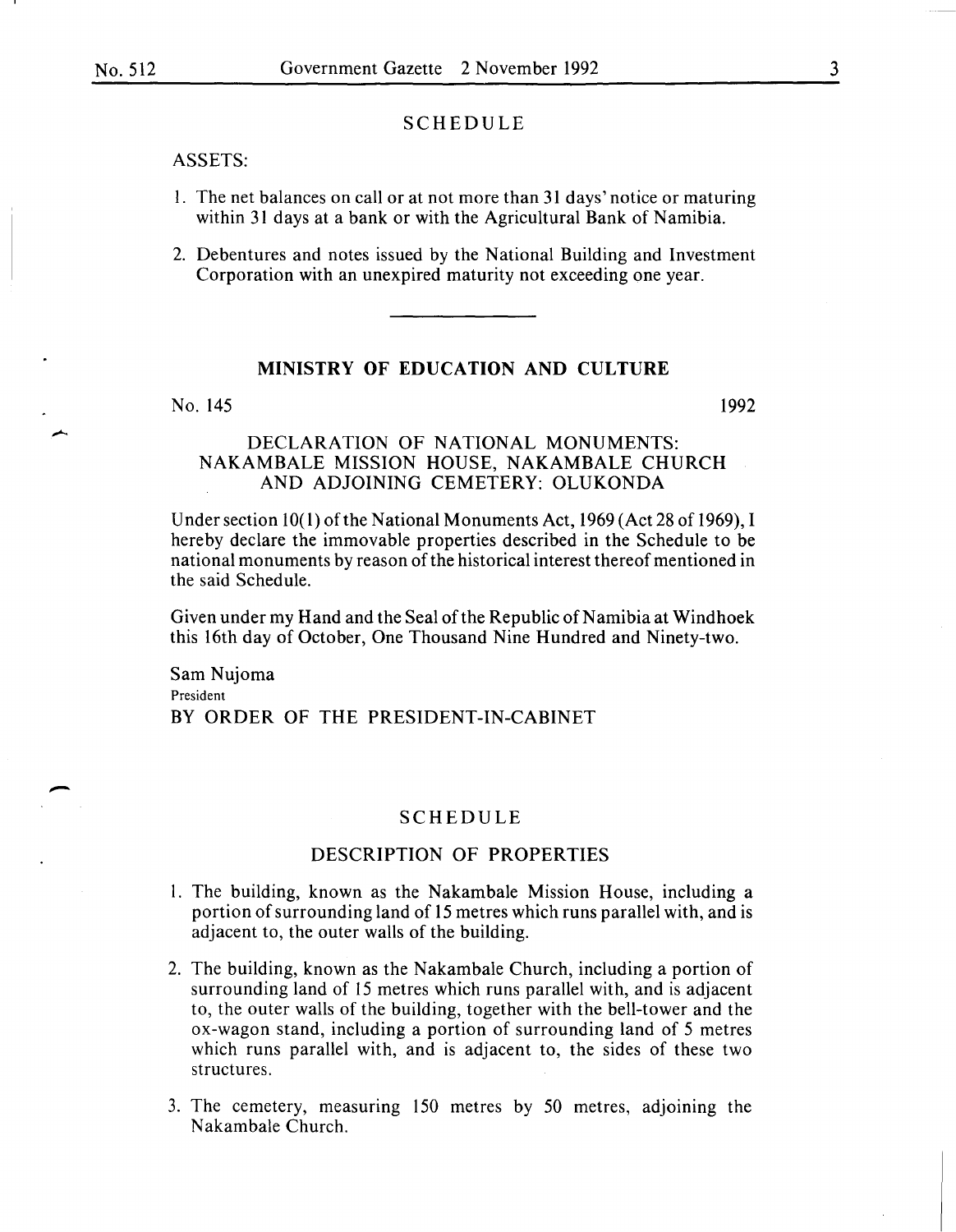All three properties are currently occupied by the Evangelical Lutheran Church in Namibia (ELCIN) and are situated on unsurveyed and unregistered state land in the Oshikoto Region (Region No. 5), at Olukonda.

#### HISTORICAL INTEREST

The Nakambale Mission House and Church are the oldest buildings of their kind in far northern Namibia. The former was built in the early 1870's and the latter in 1889 under the direction of the famous Finnish missionary, Reverend Martti Rautanen, who was popularly known as "Nakambale". In the cemetery adjoining the church were buried amongst a number of traditional leaders, "Nakambale", members of his family and a number of the members of the Olukonda parish.

#### **MINISTRY OF TRADE AND INDUSTRY**

No. 146 1992

#### PRICE CONTROL: MAXIMUM PRICE FOR RAMA MARGARINE (125 g)

Under the powers vested in me by section 4 of the Price Control Act, 1964 (Act 25 of 1964), I hereby, in addition to the maximum prices fixed by Government Notice 72 of 1986, fix the maximum price at which Rama yellow margarine packed in containers of 125 g may be sold, as -

|  | R 0,91 |
|--|--------|
|  | R43,68 |

G.J.F. GOUS

PRICE CONTROLLER Windhoek, 19 October 1992

#### **MINISTRY OF WILDLIFE, CONSERVATION AND TOURISM**

No. 147

1992

-

#### WITHDRAWAL OF DECLARATION OF AREA AS A PRIVATE GAME PARK

In terms of section 22(4)(b) of the Nature Conservation Ordinance, 1975 (Ordinance 4 of 1975), it is hereby made known that the President has under section 22(4)(a) of the said Ordinance withdrawn the declaration as a private game park of the farm Dixieland 76 referred to in the Schedule to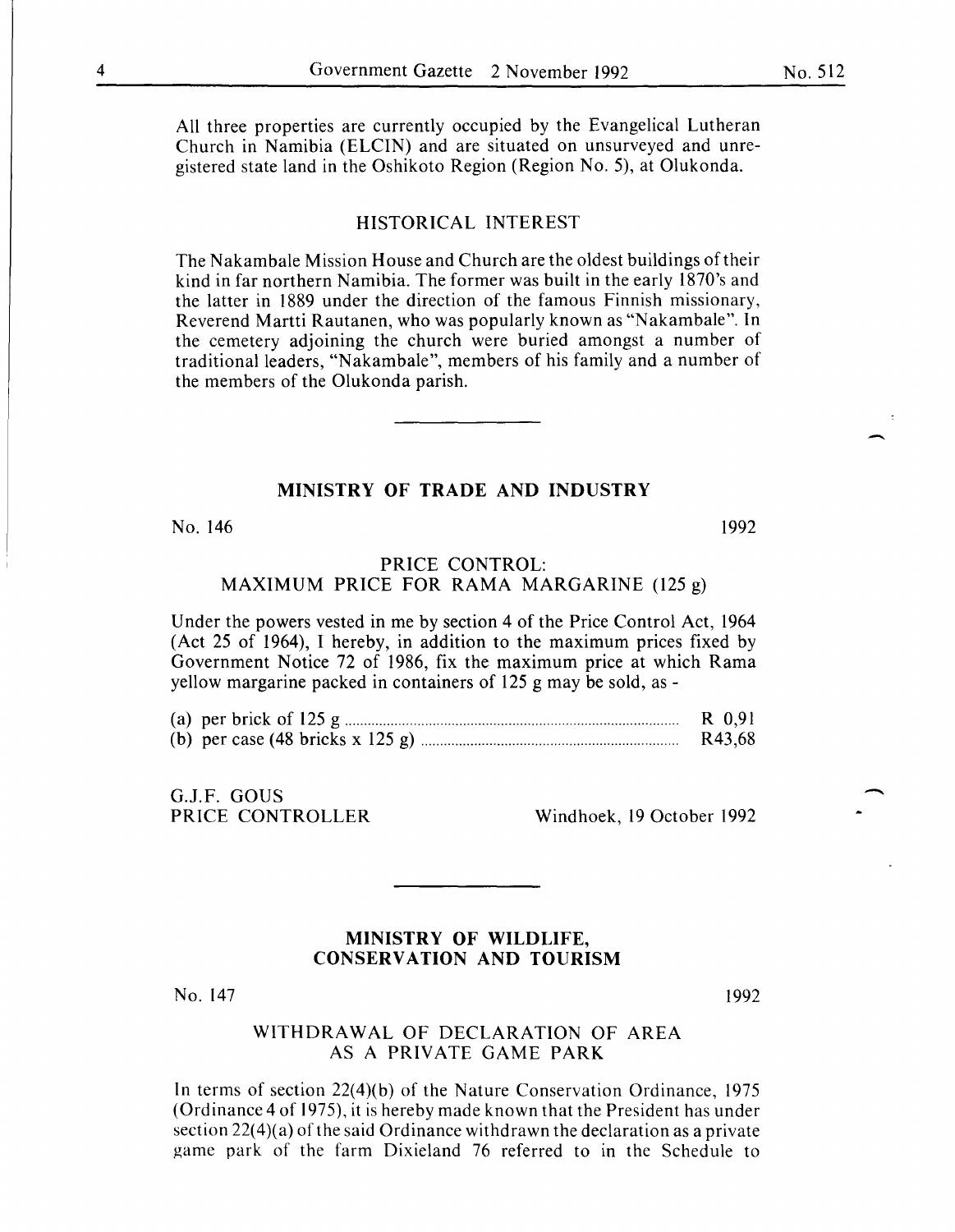Government Notice AG.138 of 1984 and to which the name Dixieland Private Game Park was allotted.

#### **MINISTRY OF WORKS, TRANSPORT AND COMMUNICATION**

No. 148

1992

#### APPOINTMENT OF MEMBERS OF THE ENGINEERING COUNCIL OF NAMIBIA

It is hereby made known in terms of section 3(5) of the Engineering Profession Act, 1986 (Act 18 of 1986) that the persons whose names are listed below have been appointed under section  $3(1)$  of the said Act, with effect from 1 December 1991 and for a period of 4 years, as members and alternate members, respectively, of the Engineering Council of Namibia.

#### MEMBERS:

-

Lund K A **H**  Nadimi F Nitsche W **H** F Byrnes J **H**  Martin G F Stafford-Evans M Von Jeney DeBorosjenö M M F M Lowe E **H**  Enkara G K Van Staden S

#### ALTERNATE MEMBERS:

Perry IE Lamprecht J C Jeske F U Gevers R Matthaei H W R Gewers A Hennes **H J**  Boskovic V Nakaambo **J M**  Wiese J B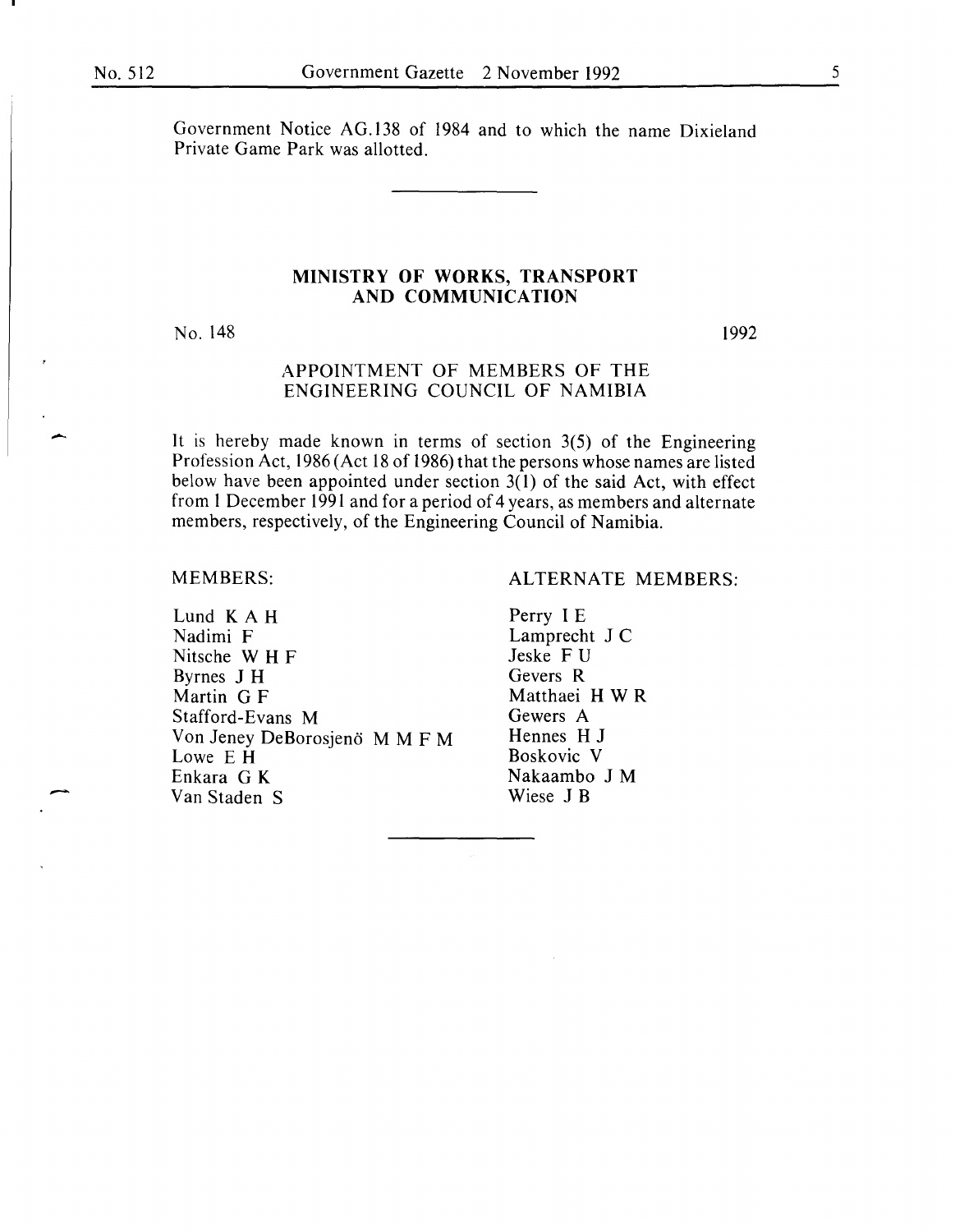# **General Notices**

No. 144 1992

#### APPLICATIONS FOR BROADCASTING LICENCES

In accordance with Article 4(a) of the Namibian Communications Commission Act, Act No. 4 of 1992, the following instances have applied for broadcasting licences:

| 1. Rosh Pinah | (rebroadcast M-Net's signal) |
|---------------|------------------------------|
| 2. Swakopmund | (rebroadcast M-Net's signal) |

Article 4(b) of the said Act provides that "any person may within fourteen days of publication of a notice in terms of paragraph (a) lodge with the Commission written representations opposing the issue of a broadcasting licence, and such representations shall be taken into account when the Commission considers the application".

Contact Magdalena Marenga, Acting Secretary of the Namibian Communications Commission, tel. 230752/3/4/5/6/7/8.

#### **MINISTRY OF FISHERIES AND MARINE RESOURCES**

No. 145

1992

#### APPLICATION FOR CATCHING RIGHTS IN RESPECT OF ROCK LOBSTER IN THE LÜDERITZ AREA

- I. It is made known that applications are awaited from Namibian citizens who are *bona fide* residents of Liideritz for one vacant rock lobster catching right of a maximum of 10 tons, subject to the following conditions and any measures that may be announced at a later date:
	- (a) An applicant must have access to a boat either as sole owner of that boat, a partnership or produce proof of ability to finance such a boat. The maximum and minimum measurements of a boat shall be 15 m and 6 m respectively.
	- (b) The applicant must personally and physically participate in catching operations.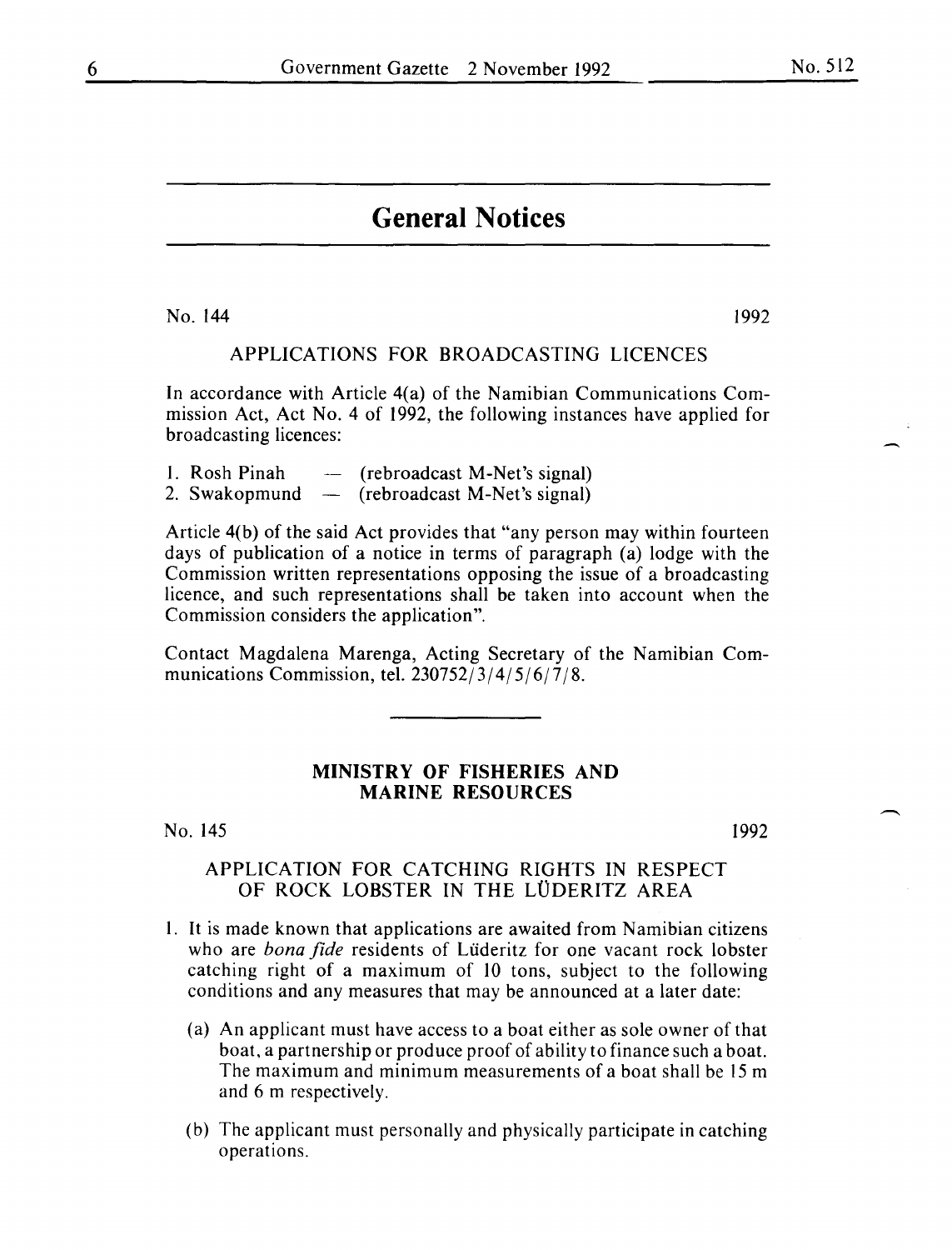- (c) Off-loading of catches where and to whom shall be prescribed by the authorities.
- (d) Catching shall take place on an experimental basis, throughout the year.
- (e) Catching equipment will comprise ringnets and/ or traps.
- (f) Marketing shall initially take place within the borders of Namibia or as may be decided by the Permanent Secretary of Fisheries and Marine Resources.
- (g) Catching rights allocated in terms of the aforesaid conditions shall not be transferable without the prior approval of the Permanent Secretary of Fisheries and Marine Resources.
- 2. Fully motivated applications must be accompanied by proof of residence in Uideritz, boat ownership or details concerning partnership or proof of financial arrangements to purchase such a boat. Applications must be accompanied by proof of Namibian citizenship.
- 3. This catching right will lapse on 31 December 1993 and may not necessarily be extended after this date.

All applications must be mailed to the Permanent Secretary of Fisheries and Marine Resources, Private Bag 13355, Windhoek, by registered post, or be delivered in person to the Permanent Secretary of Fisheries and Marine Resources, 3rd Floor, Metje and Behnsen Building, Independence Avenue, Windhoek, to arrive before or on 27 November 1992.

DR. R. KANKONDI PERMANENT SECRETARY: FISHERIES AND MARINE RESOURCES